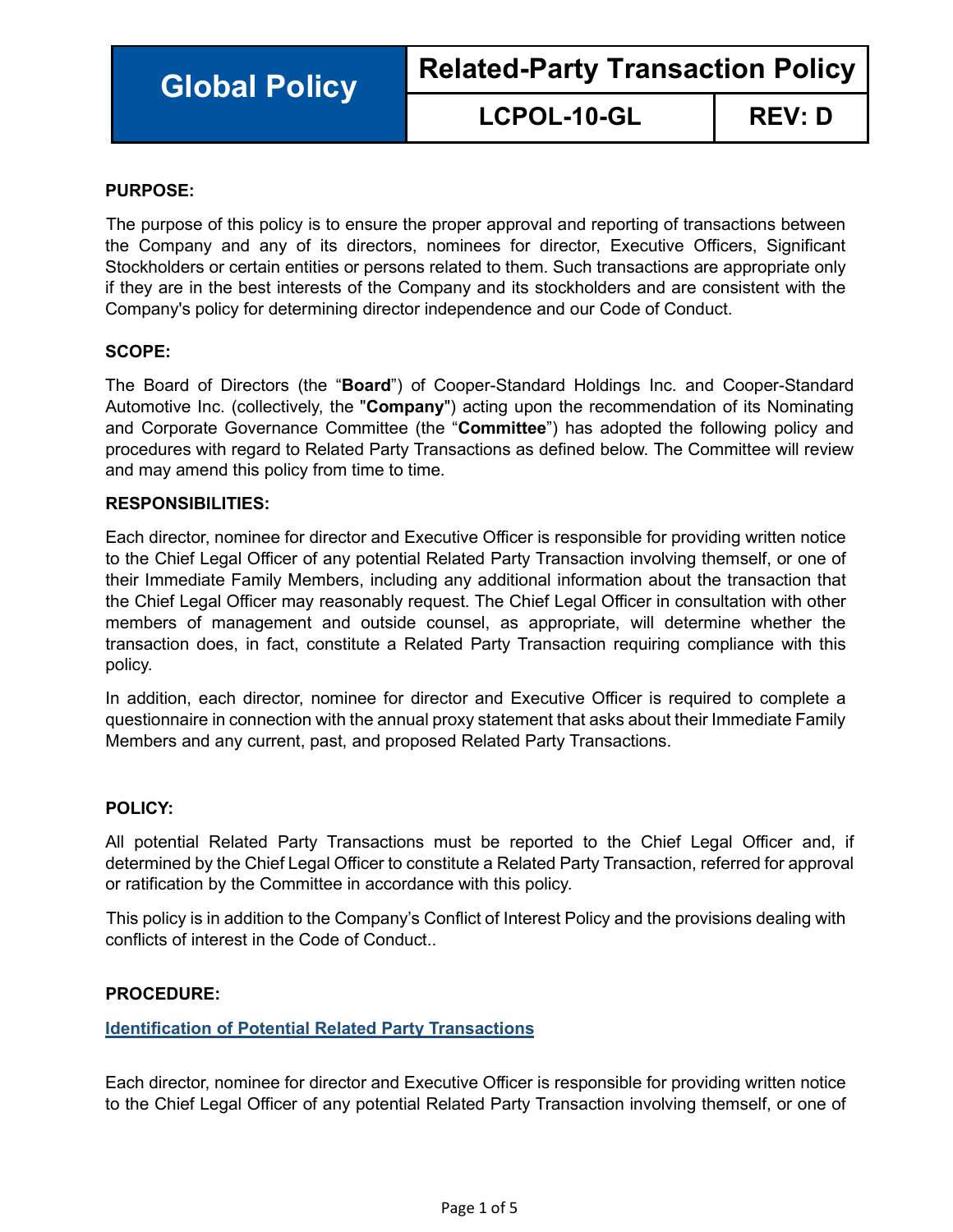**Global Policy Related-Party Transaction Policy**

# **LCPOL-10-GL REV: D**

their Immediate Family Members, including any additional information about the transaction that the Chief Legal Officer may reasonably request. The Chief Legal Officer in consultation with other members of management and outside counsel, as appropriate, will determine whether the transaction does, in fact, constitute a Related Party Transaction requiring compliance with this policy. The Company strongly prefers to receive such notice of any potential Related Party Transaction well in advance so that the Chief Legal Officer has adequate time to obtain and review information about the proposed transaction and to refer it to the Committee for approval. Ratification of a Related Party Transaction after its commencement or even its completion may be appropriate in some circumstances, however.

# **Review and Approval of Related Party Transactions**

All Related Party Transactions will be referred to the Committee for review and approval or ratification. Any member of the Committee who has a potential interest in any Related Party Transaction will recuse themself and abstain from voting on the approval or ratification of the Related Party Transaction, but may participate in all or a portion of the Committee's discussions of the Related Party Transaction, if requested by the Chair of the Committee.

To review a Related Party Transaction, the Committee will be provided with all relevant material information of the Related Party Transaction, including the terms of the transaction, the business purpose of the transaction, the benefits to the Company and to the Related Party, and any other relevant matters. In determining whether to approve or ratify a Related Party Transaction, the Committee will consider the following factors, among others, to the extent relevant to the Related Party Transaction:

- Whether the terms of the Related Party Transaction are fair to the Company and would apply on the same basis if the transaction did not involve a Related Party;
- Whether there are any compelling business reasons for the Company to enter into the Related Party Transaction and the nature of alternative transactions, if any;
- Whether the Related Party Transaction would impair the independence of an otherwise independent director or nominee for director;
- Whether the Company was notified about the Related Party Transaction before its commencement and if not, why pre-approval was not sought, and whether subsequent ratification would be detrimental to the Company; and
- Whether the Related Party Transaction would present an improper conflict of interest of any director, nominee for director or Executive Officer, taking into account the size of the transaction, the overall financial position of the director, nominee for director, Executive Officer or other Related Party, the direct or indirect nature of the director's, nominee's for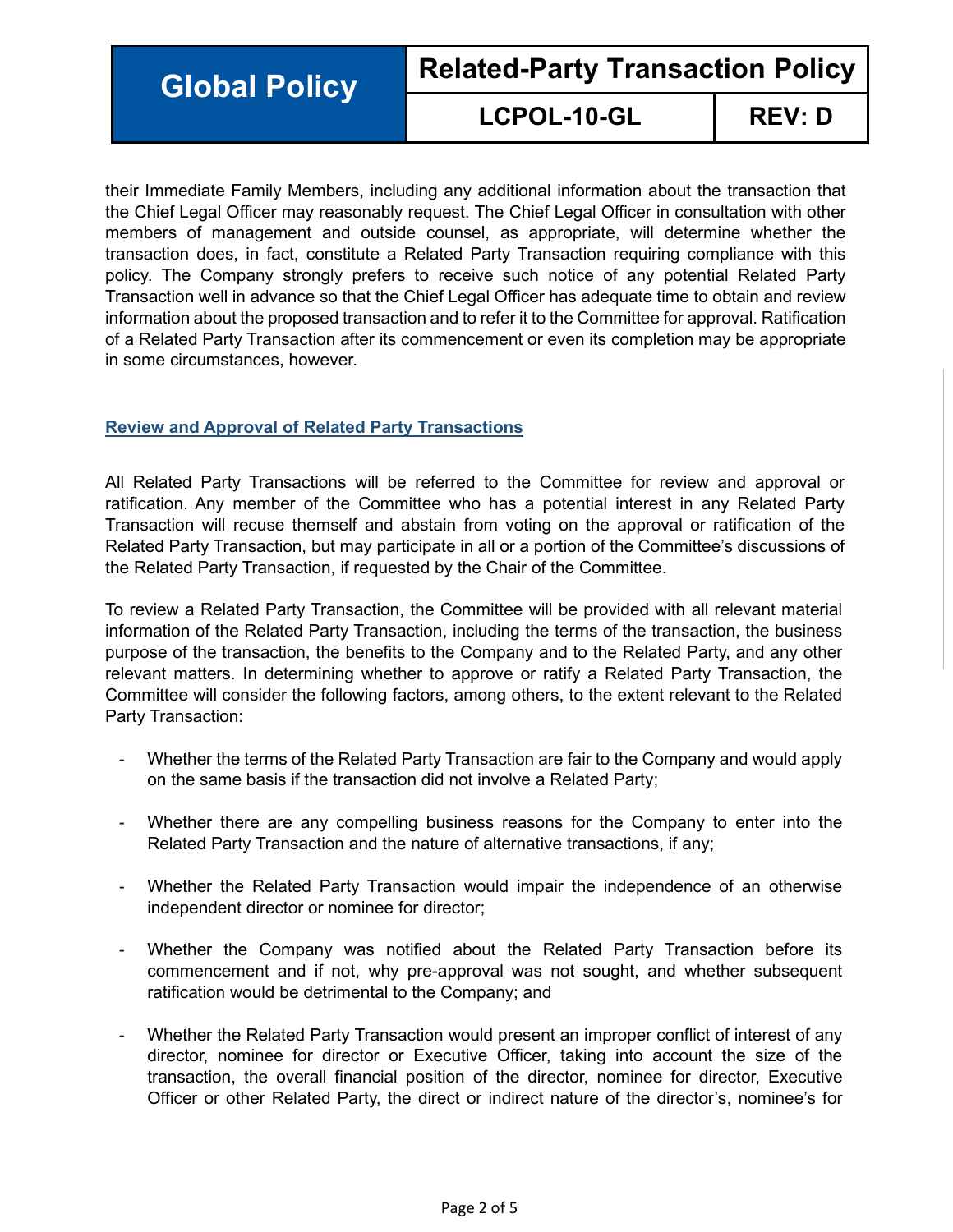| <b>Global Policy</b> | <b>Related-Party Transaction Policy</b> |               |
|----------------------|-----------------------------------------|---------------|
|                      | <b>LCPOL-10-GL</b>                      | <b>REV: D</b> |

director, Executive Officer's or other Related Party's interest in the transaction and the ongoing nature of any proposed relationship and any other relevant factors.

In any case where the Committee determines not to ratify a Related Party Transaction that has been commenced without approval, the Committee may direct additional actions including, but not limited to, immediate discontinuation or rescission of the transaction or modification of the transaction to make it acceptable for ratification. In connection with any review of a Related Party Transaction, the Committee has authority to modify or waive any procedural requirement of this Policy.

If the Committee or its Chair determines that a Related Party Transaction should be brought before the Board, or if the Board in any case elects to review any such matter, then the considerations set forth above shall apply to the Board's review and approval of the matter, with such modification as may be necessary or appropriate under the circumstances.

## **FLOW CHART:** None.

# **RELATED DOCUMENTS:**

- 1. Conflict of Interest Policy
- 2. Code of Conduct

#### **RECORDS:** None.

#### **GLOSSARY / DEFINITIONS:**

**"Executive Officer"** means any person who is subject to the provisions of Section 16 of the Securities Exchange Act of 1934, as amended, as designated by the Board

**"Immediate Family Member"** means a child, stepchild, parent, stepparent, spouse, sibling, mother- in-law, father-in-law, son-in-law, daughter-in-law, brother-in-law, sister-in-law of a director, nominee for director, Executive Officer or Significant Stockholder, and any person (other than a tenant or employee) sharing the household of such director, nominee for director, Executive Officer or Significant Stockholder.

**"Related Party"** means any person who is or at any time since the beginning of the Company's last fiscal year was:

- any director, nominee for director or Executive Officer of the Company;
- a Significant Stockholder; or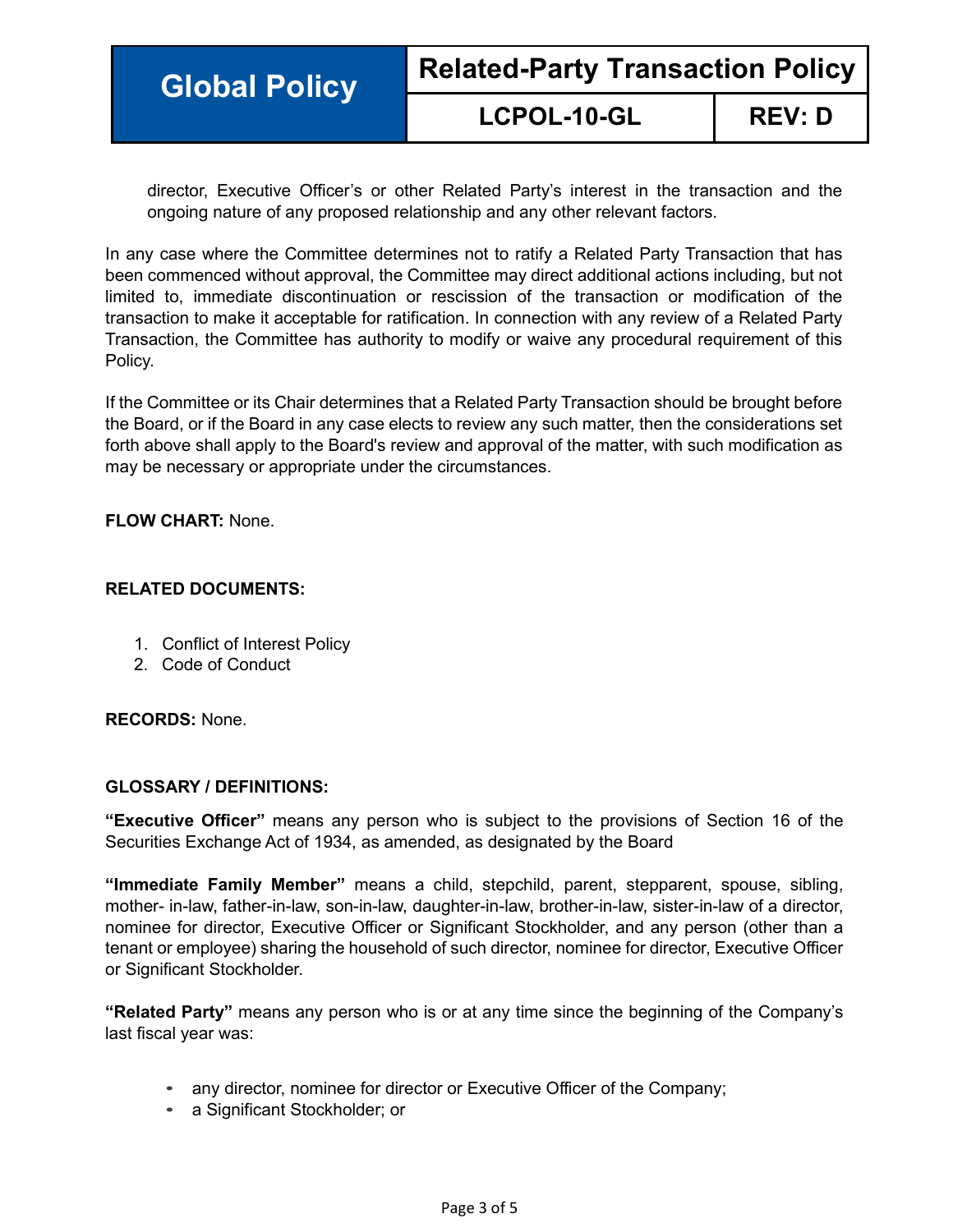# **LCPOL-10-GL REV: D**

• an Immediate Family Member of any of the foregoing persons.

# **"Related Party Transaction"**

- Any transaction directly or indirectly involving any Related Party that would be required to be disclosed under Item 404(a) of Regulation S-K promulgated under the Securities Exchange Act of 1934, as amended. Item 404(a) currently requires the Company to disclose any transaction occurring since the beginning of this last fiscal year, or any currently proposed transaction, involving the Company in which the amount involved exceeds \$120,000, and in which any Related Party had or will have a direct or indirect material interest.
- Any material amendment or modification to an existing Related Party Transaction regardless of whether such transaction has previously been approved or ratified in accordance with this policy.

Notwithstanding the foregoing, the following shall not be deemed Related Party Transactions:

- Any transaction that involves the providing of compensation to a director or Executive Officer in connection with their duties to the Company or any of its subsidiaries or affiliates, including the reimbursement of reasonable business and travel expenses incurred in the ordinary course of business.
- Indemnification and advancement of expenses made pursuant to the applicable Charter and Bylaws of the Company's or pursuant to any agreement.
- Contributions by the Company or any of its affiliates to a charitable organization, foundation or university at which a Related Party is a trustee, director, or employee other than an officer (or comparable position), provided that the contribution does not exceed the lesser of \$1 million or 2 percent of the organization's annual total revenues including contributions.
- Any transaction in which the Related Party's Interest arises solely from ownership of securities issued by the Company and all holders of such securities receive the same benefits pro rata as the Related Party.

**"Significant Stockholder"** means an entity or person known by the Company to be the beneficial owner of more than 5 percent of any class of the Company's voting securities.